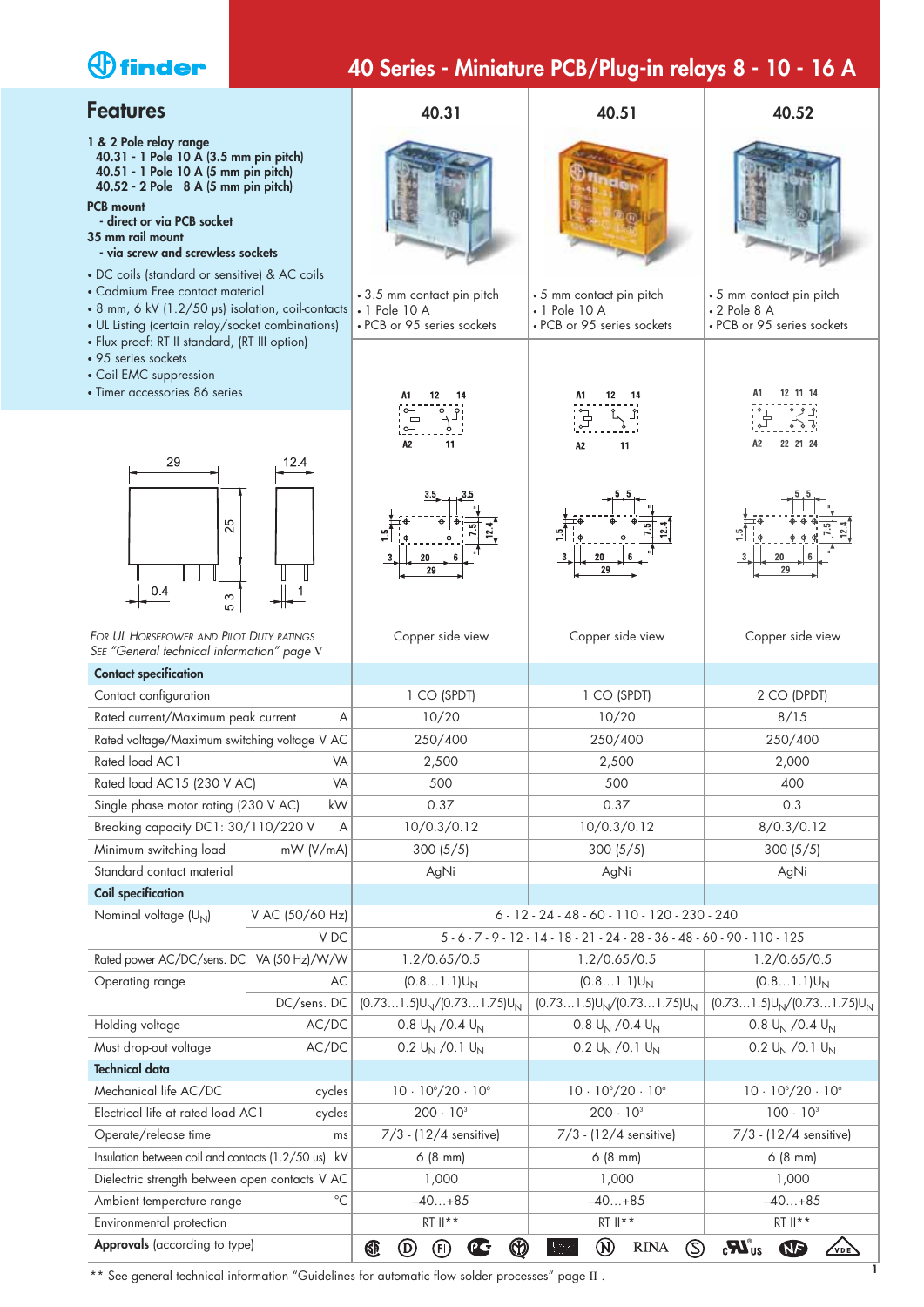# *<u>Ofinder</u>*

# **40 Series - Miniature PCB/Plug-in relays 8 - 10 - 16 A**

Bistable version (1 coil) types:

• Bistable (single coil) versions of 40.31/51/52/61 • PCB or 95 series sockets

40.31.6... 40.51.6... 40.52.6... 40.61.6... For wiring diagrams see page 8

**40.61 40.xx.6**

# **Features**

**40.61 - 1 Pole 16 A (5 mm pin pitch) 40.xx.6 - Bistable versions of the 40.31, 40.51, 40.52 & 40.61 relays**

#### **PCB mount - direct or via PCB socket**

**35 mm rail mount - via screw and screwless sockets**

- DC coils & AC coils
- Cadmium Free option available
- 8 mm, 6 kV (1.2/50 µs) isolation, coil-contacts | 5 mm contact pin pitch
- UL Listing (certain 40.61 relay/socket combinations)| 1 Pole 16 A
- Flux proof: RT II standard, (RT III option)
- 95 series sockets
- Coil EMC suppression
- Timer accessories 86 series



*FOR UL HORSEPOWER AND PILOT DUTY RATINGS SEE "General technical information" page* <sup>V</sup>

| <b>Contact specification</b>                        |                 |                                             |                                                                       |  |
|-----------------------------------------------------|-----------------|---------------------------------------------|-----------------------------------------------------------------------|--|
| Contact configuration                               |                 | 1 CO (SPDT)                                 |                                                                       |  |
| Rated current/Maximum peak current                  | A               | $16/30*$                                    |                                                                       |  |
| Rated voltage/Maximum switching voltage V AC        |                 | 250/400                                     | See relays                                                            |  |
| Rated load AC1                                      | VA              | 4,000                                       | 40.31                                                                 |  |
| Rated load AC15 (230 V AC)                          | VA              | 750                                         | 40.51                                                                 |  |
| Single phase motor rating (230 V AC)                | kW              | 0.55                                        | 40.52                                                                 |  |
| Breaking capacity DC1: 30/110/220 V                 | A               | 16/0.3/0.12                                 | 40.61                                                                 |  |
| Minimum switching load                              | mW (V/mA)       | 500 (10/5)                                  |                                                                       |  |
| Standard contact material                           |                 | AgCdO                                       |                                                                       |  |
| <b>Coil specification</b>                           |                 |                                             |                                                                       |  |
| Nominal voltage (U <sub>N</sub> )                   | V AC (50/60 Hz) | 6-12-24-48-60-110-120-230-240               | $5 - 6 - 12 - 24 - 48 - 110$                                          |  |
|                                                     | V <sub>DC</sub> | ***See table                                | $5 - 6 - 12 - 24 - 48 - 110$                                          |  |
| Rated power AC/DC/sens. DC VA (50 Hz)/W/W           |                 | 1.2/0.65/0.5                                | 1.0/1.0/                                                              |  |
| Operating range                                     | AC              | $(0.81.1)U_N$                               | $(0.81.1)U_N$                                                         |  |
|                                                     | DC/sens. DC     | $(0.731.5)U_N/(0.81.5)U_N$                  | $(0.81.1)U_N$ /-                                                      |  |
| Holding voltage                                     | AC/DC           | 0.8 $U_N$ /0.4 $U_N$                        |                                                                       |  |
| Must drop-out voltage                               | AC/DC           | 0.2 $U_N$ /0.1 $U_N$                        |                                                                       |  |
| <b>Technical data</b>                               |                 |                                             |                                                                       |  |
| Mechanical life AC/DC                               | cycles          | $10 \cdot 10^{6} / 20 \cdot 10^{6}$         | See relays                                                            |  |
| Electrical life at rated load AC1<br>cycles         |                 | $100 \cdot 10^{3}$                          | 40.31                                                                 |  |
| Operate/release time<br>ms                          |                 | $7/3 - (12/4$ sensitive)                    | 40.51                                                                 |  |
| Insulation between coil and contacts (1.2/50 µs) kV |                 | 6(8 mm)                                     | 40.52                                                                 |  |
| Dielectric strength between open contacts V AC      |                 | 1,000                                       | 40.61                                                                 |  |
| Ambient temperature range                           | $^{\circ}C$     | $-40+85$                                    | Min. impulse duration                                                 |  |
| Environmental protection                            |                 | $RT \parallel$ **<br>$\geq 20$ ms           |                                                                       |  |
| Approvals (according to type)                       |                 | ⋒<br>Œ<br>$\left(  D \right)$<br>(FI)<br>ρđ | $^\text{\textregistered}$<br>(S)<br>Lloyds<br>Register<br><b>RINA</b> |  |

Copper side view

• PCB or 95 series sockets

 $A<sub>2</sub>$ 22 21 24

12 11 14

\* With the  $AgSnO<sub>2</sub>$  material the maximum peak current is 120 A - 5 ms on normally open contact.

\*\*\* Nominal voltage  $(U_N)$ : 5 - 6 - 7 - 9 - 12 - 14 - 18 - 21 - 24 - 28 - 36 - 48 - 60 - 90 - 110 - 125 V DC

\*\* See general technical information "Guidelines for automatic flow solder processes" page II.

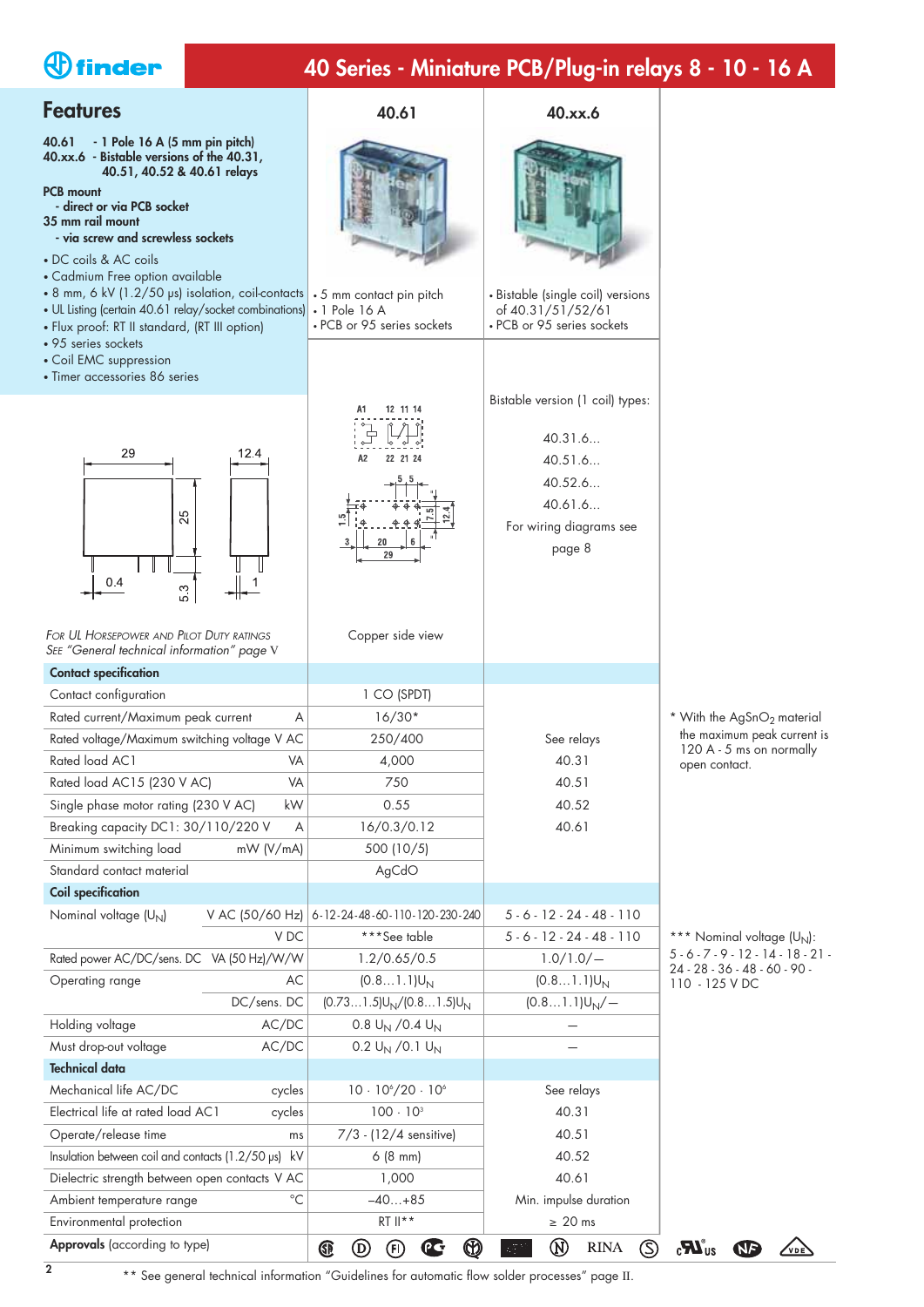| $\bigcirc$ finder                                                                                                                                                                                                                                           | 40 Series - Miniature PCB/Plug-in relays 8 - 10 - 16 A |                                                             |                                                                |
|-------------------------------------------------------------------------------------------------------------------------------------------------------------------------------------------------------------------------------------------------------------|--------------------------------------------------------|-------------------------------------------------------------|----------------------------------------------------------------|
| <b>Features</b>                                                                                                                                                                                                                                             | 40.11                                                  | 40.11-2016                                                  | 40.41                                                          |
| 1 Pole relay range<br>40.11<br>- 1 Pole 10 A (Flat pack)<br>- 1 Pole 16 A (Flat pack)<br>40.11-2016<br>40.41<br>- 1 Pole 10 A (Vertical)<br><b>PCB mount</b><br>- direct or via PCB socket (40.41 version)<br>• DC coils<br>• Cadmium Free option available |                                                        |                                                             |                                                                |
| • 8 mm, 6 kV (1.2/50 µs) isolation, coil-contacts<br>• 40.41 - NO version available<br>28.5<br>26.3                                                                                                                                                         | • 1 Pole 10 A<br>• Flat pack<br>• PCB mount            | $\cdot$ 1 Pole 16 A<br>• Flat pack<br>• PCB mount           | $\cdot$ 1 Pole 10 A<br>• Vertical<br>• PCB or 95 series socket |
| ┌─┐<br>127<br>S<br>$\infty$<br>0.5<br>4<br>40.11<br>28.5                                                                                                                                                                                                    | 11<br>A2<br>A1<br>12 14                                | 11<br>A1<br>12 14                                           | 12<br>14<br>A <sub>2</sub><br>11                               |
| 12.5<br>263<br>0.5<br>3.7<br>40.41                                                                                                                                                                                                                          | 28.5<br>26.3<br>ത്.<br>$3.5$ $3.5$<br>$\overline{1.3}$ | 28.5<br>್ಲೆ<br>26.3<br>$3.5$ $3.5$ $3.5$<br>$\frac{1.3}{-}$ | 20<br>28.5                                                     |
| FOR UL HORSEPOWER AND PILOT DUTY RATINGS<br>SEE "General technical information" page V                                                                                                                                                                      | Copper side view                                       | Copper side view                                            | Copper side view                                               |
| <b>Contact specification</b>                                                                                                                                                                                                                                |                                                        |                                                             |                                                                |
| Contact configuration                                                                                                                                                                                                                                       | 1 CO (SPDT)                                            | 1 CO (SPDT)                                                 | 1 CO (SPDT)                                                    |
| Rated current/Maximum peak current<br>Α                                                                                                                                                                                                                     | 10/20                                                  | 16/30                                                       | 10/20                                                          |
| Rated voltage/Maximum switching voltage V AC                                                                                                                                                                                                                | 250/400                                                | 250/400                                                     | 250/400                                                        |
| Rated load AC1<br>VA                                                                                                                                                                                                                                        | 2,500                                                  | 4,000                                                       | 2,500                                                          |
| Rated load AC15 (230 V AC)<br>VA                                                                                                                                                                                                                            | 500                                                    | 750                                                         | 500                                                            |
| Single phase motor rating (230 V AC)<br>kW                                                                                                                                                                                                                  | 0.37                                                   | 0.55                                                        | 0.37                                                           |
| Breaking capacity DC1: 30/110/220 V<br>A                                                                                                                                                                                                                    | 10/0.3/0.12                                            | 16/0.3/0.12                                                 | 10/0.3/0.12                                                    |
| Minimum switching load<br>mW (V/mA)<br>Standard contact material                                                                                                                                                                                            | 300(5/5)                                               | 500 (10/5)                                                  | 300(5/5)                                                       |
| <b>Coil specification</b>                                                                                                                                                                                                                                   | AgCdO                                                  | AgCdO                                                       | AgCdO                                                          |
| Nominal voltage (U <sub>N</sub> )<br>V AC (50/60 Hz)                                                                                                                                                                                                        |                                                        |                                                             |                                                                |
| V DC                                                                                                                                                                                                                                                        | $6 - 12 - 24 - 48 - 60$                                | $6 - 12 - 24 - 48$                                          | $6 - 12 - 24 - 48 - 60$                                        |
| Rated power AC/DC/sens. DC VA (50 Hz)/W/W                                                                                                                                                                                                                   | $-/-/0.5$                                              | $-/-/0.5$                                                   | $-/-/0.5$                                                      |
| Operating range<br>AC                                                                                                                                                                                                                                       |                                                        |                                                             |                                                                |
| DC/sens. DC                                                                                                                                                                                                                                                 | $-$ /(0.731.75) $U_N$                                  | $-$ /(0.731.5)U <sub>N</sub>                                | $-$ /(0.731.75) $U_N$                                          |
| Holding voltage<br>AC/DC                                                                                                                                                                                                                                    | $-$ /0.4 $U_N$                                         | $-$ /0.4 $U_N$                                              | $-$ /0.4 $U_N$                                                 |
| Must drop-out voltage<br>AC/DC                                                                                                                                                                                                                              | $-$ /0.1 $U_{N}$                                       | $-$ /0.1 $U_{N}$                                            | $-$ /0.1 U <sub>N</sub>                                        |
| <b>Technical data</b>                                                                                                                                                                                                                                       |                                                        |                                                             |                                                                |
| Mechanical life AC/DC<br>cycles                                                                                                                                                                                                                             | $-/20.106$                                             | $-/20.106$                                                  | $-/20.106$                                                     |
| Electrical life at rated load AC1<br>cycles                                                                                                                                                                                                                 | $200 \cdot 10^{3}$                                     | $50 \cdot 10^{3}$                                           | $200 \cdot 10^{3}$                                             |
| Operate/release time<br>ms                                                                                                                                                                                                                                  | 12/4                                                   | 12/4                                                        | 12/4                                                           |
| Insulation between coil and contacts (1.2/50 µs) kV                                                                                                                                                                                                         | 6(8 mm)                                                | 6(8 mm)                                                     | 6(8 mm)                                                        |
| Dielectric strength between open contacts V AC                                                                                                                                                                                                              | 1,000                                                  | 1,000                                                       | 1,000                                                          |
| $^{\circ}{\rm C}$<br>Ambient temperature range                                                                                                                                                                                                              | $-40+70$                                               | $-40+70$                                                    | $-40+70$                                                       |

Environmental protection **Approvals** (according to type)

RT I RTI RTI RTI

 $\overline{\mathbf{C} \cdot \mathbf{C} \cdot \mathbf{C} \cdot \mathbf{C} \cdot \mathbf{C} \cdot \mathbf{C} \cdot \mathbf{C} \cdot \mathbf{C} \cdot \mathbf{C} \cdot \mathbf{C} \cdot \mathbf{C} \cdot \mathbf{C} \cdot \mathbf{C} \cdot \mathbf{C} \cdot \mathbf{C} \cdot \mathbf{C} \cdot \mathbf{C} \cdot \mathbf{C} \cdot \mathbf{C} \cdot \mathbf{C} \cdot \mathbf{C} \cdot \mathbf{C} \cdot \mathbf{C} \cdot \mathbf{C} \cdot \mathbf{C} \cdot \mathbf{C} \cdot \mathbf{C} \cdot \$ 

#### **3**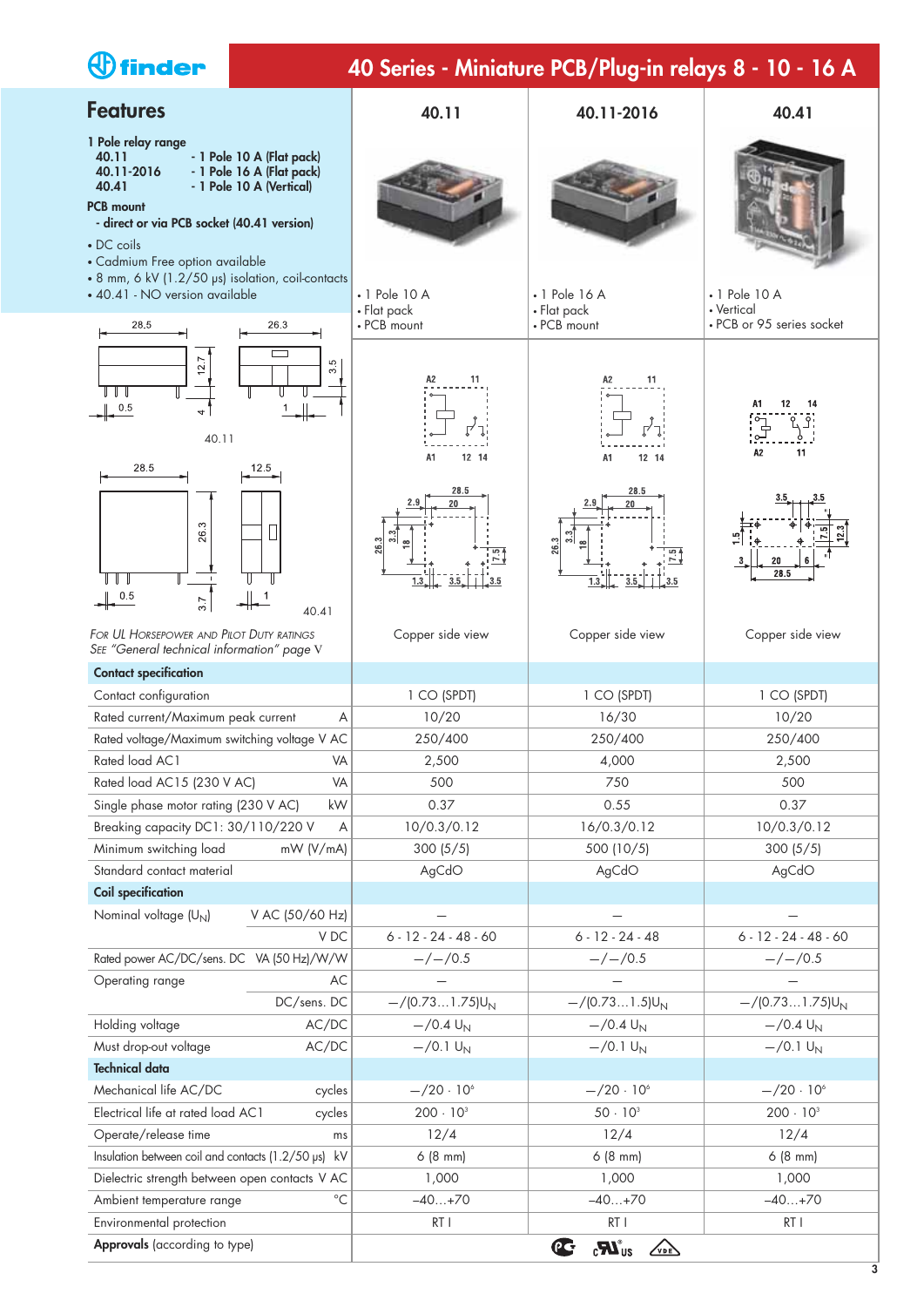

# **Ordering information**

Example: 40 series PCB relay, 2 CO (DPDT), 230 V AC coil.



See coil specifications

Preferred selections for best availability are shown in **bold.**

| <b>Type</b>          | <b>Coil version</b> | A           | B       | C           | D           |
|----------------------|---------------------|-------------|---------|-------------|-------------|
| 40.11                | sensitive DC        | $2 - 4$     | 0       | $\mathbf 0$ | O           |
| 40.11                | sensitive DC        | $2 - 4$     | 0       | 16          | Τ           |
| 40.41                | sensitive DC        | $0 - 2$     | $0 - 3$ | $\mathbf 0$ | O           |
| 40.31/51             | AC-sens, DC         | $0 - 2 - 5$ | $0 - 3$ | $\mathbf o$ | $0 - 1$     |
| 40.31/51             | DC.                 | $0 - 2 - 5$ | $0 - 3$ | $\mathbf o$ | $0 - 1 - 3$ |
| 40.52                | AC-sens, DC         | $0 - 2 - 5$ | $0 - 3$ | $\mathbf 0$ | $0 - 1$     |
| 40.52                | DC                  | $0 - 2 - 5$ | $0 - 3$ | $\mathbf o$ | $0 - 1 - 3$ |
| 40.61                | AC-sens, DC         | $0 - 4$     | $0 - 3$ | $\mathbf o$ | $0 - 1$     |
| 40.61                | DC                  | $0 - 4$     | $0 - 3$ | $\mathbf 0$ | $0 - 1 - 3$ |
| $40.31/51/$ bistable |                     | O           | O       | $\mathbf o$ | $\mathbf o$ |
| 52/61                |                     |             |         |             |             |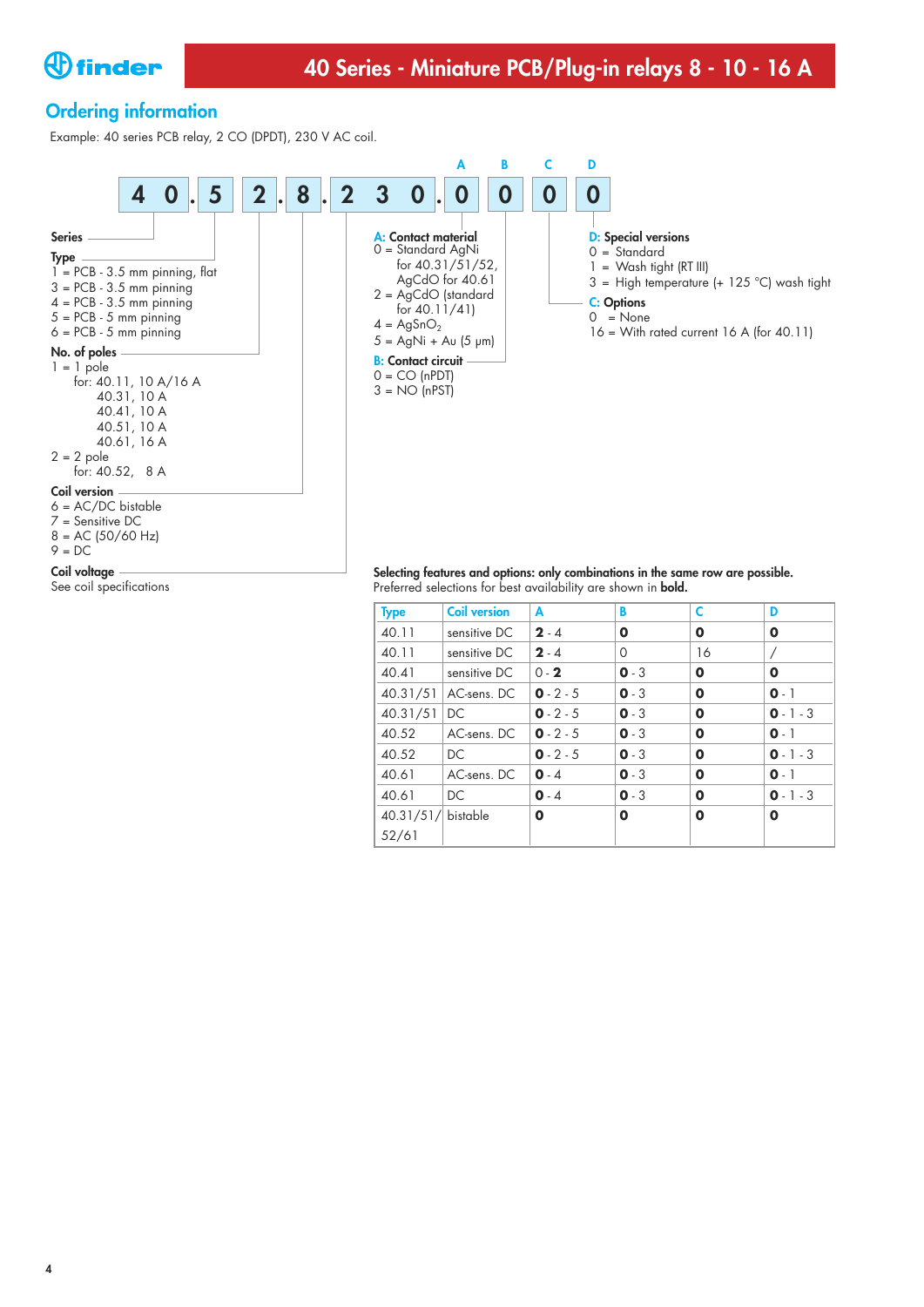# **Technical data**

#### **Insulation according to EN 61810-1**

|                                                          |                              |                          | 1 pole                                     |                     | 2 pole                  |  |
|----------------------------------------------------------|------------------------------|--------------------------|--------------------------------------------|---------------------|-------------------------|--|
| Nominal voltage of supply system                         | V AC                         | 230/400                  |                                            | 230/400             |                         |  |
| Rated insulation voltage                                 | V AC                         | 250                      | 400                                        | 250                 | 400                     |  |
| Pollution degree                                         |                              | 3                        | $\overline{2}$                             | 3                   | $\overline{2}$          |  |
| Insulation between coil and contact set                  |                              |                          |                                            |                     |                         |  |
| Type of insulation                                       |                              | Reinforced (8 mm)        |                                            | Reinforced (8 mm)   |                         |  |
| Overvoltage category                                     |                              | $\mathbb{H}$             |                                            | $\mathbb{H}$        |                         |  |
| Rated impulse voltage                                    | kV (1.2/50 ps)               | 6                        |                                            | 6                   |                         |  |
| Dielectric strength                                      | V AC                         | 4,000                    |                                            | 4,000               |                         |  |
| Insulation between adjacent contacts                     |                              |                          |                                            |                     |                         |  |
| Type of insulation                                       |                              | $\overline{\phantom{0}}$ |                                            | <b>Basic</b>        |                         |  |
| Overvoltage category                                     |                              | —                        |                                            | Ш                   |                         |  |
| Rated impulse voltage                                    | kV (1.2/50 ps)               |                          |                                            | 2.5                 |                         |  |
| Dielectric strength                                      | V AC                         | $\overline{\phantom{0}}$ | 2,000                                      |                     |                         |  |
| Insulation between open contacts                         |                              |                          |                                            |                     |                         |  |
| Type of disconnection                                    |                              |                          | Micro-disconnection                        | Micro-disconnection |                         |  |
| Dielectric strength                                      | V AC/kV (1.2/50 µs)          | 1,000/1.5                |                                            | 1,000/1.5           |                         |  |
| <b>Conducted disturbance immunity</b>                    |                              |                          |                                            |                     |                         |  |
| Burst (550)ns, 5 kHz, on A1 - A2                         |                              |                          | EN 61000-4-4<br>level $4$ $(4$ kV)         |                     |                         |  |
| Surge (1.2/50 µs) on A1 - A2 (differential mode)         |                              | EN 61000-4-5             |                                            | level 3 (2 kV)      |                         |  |
| Other data                                               |                              |                          |                                            |                     |                         |  |
| Bounce time: NO/NC<br>ms                                 |                              |                          |                                            |                     |                         |  |
| Vibration resistance (555)Hz: NO/NC<br>g                 |                              |                          | 10/4 (1 changeover)<br>15/3 (2 changeover) |                     |                         |  |
| Shock resistance                                         | g                            | 13                       |                                            |                     |                         |  |
| Power lost to the environment                            | without contact current<br>W | 0.6                      |                                            |                     |                         |  |
|                                                          | with rated current<br>W      |                          | $1.2$ (40.11/31/41/51)                     |                     | 2 (40.61/52/40.11-2016) |  |
| Recommended distance between relays mounted on PCB<br>mm |                              |                          |                                            |                     |                         |  |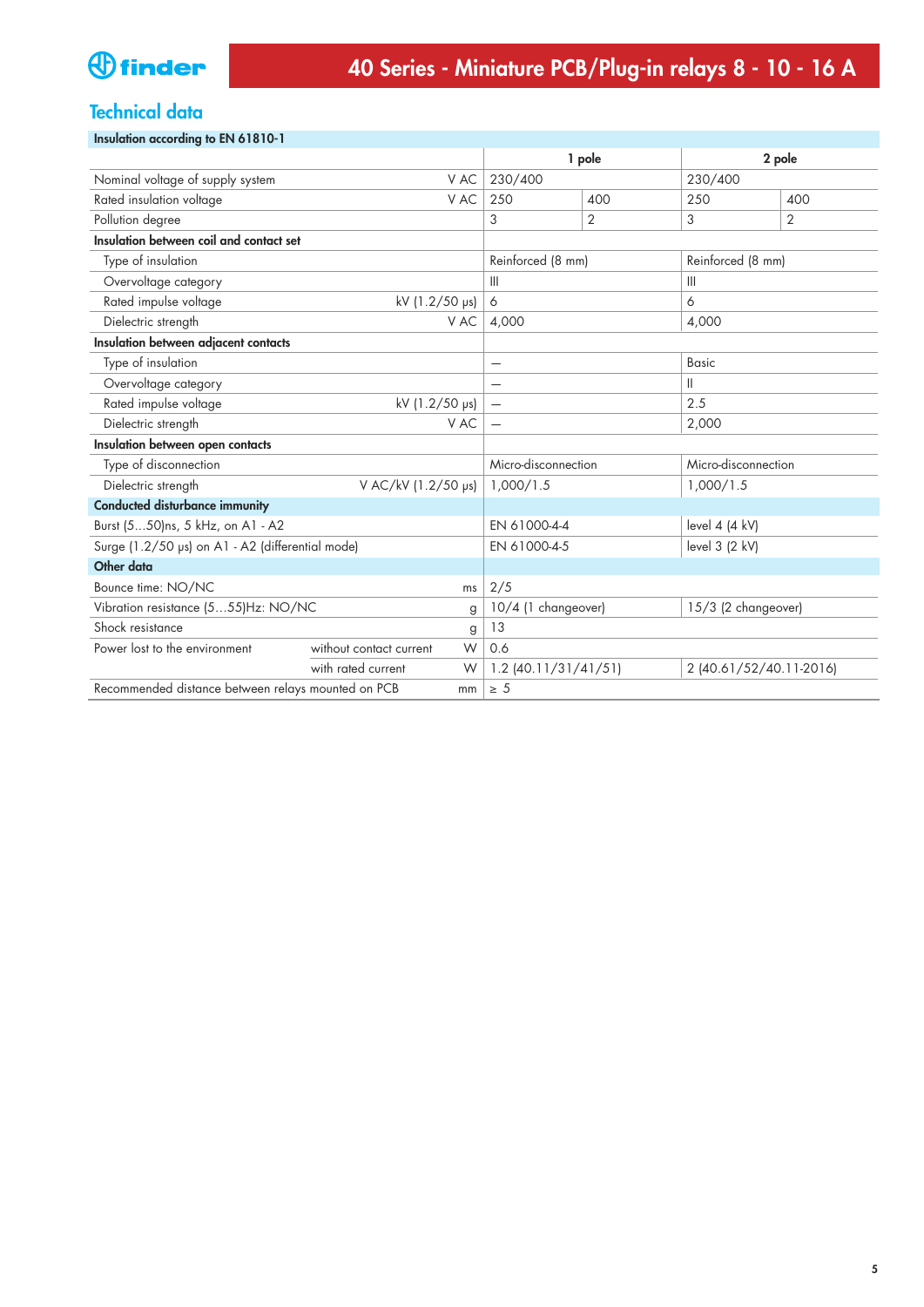

## **Contact specification**



## **F 40 - Electrical life (AC) v contact current**





#### **F 40 - Electrical life (AC) v contact current**

Types 40.11/41



#### **H 40 - Maximum DC1 breaking capacity**



- **•** When switching a resistive load (DC1) having voltage and current values under the curve, an electrical life of  $\geq 100 \cdot 10^{3}$  can be expected.
- **•** In the case of DC13 loads, the connection of a diode in parallel with the load will permit a similar electrical life as for a DC1 load. Note: the release time for the load will be increased.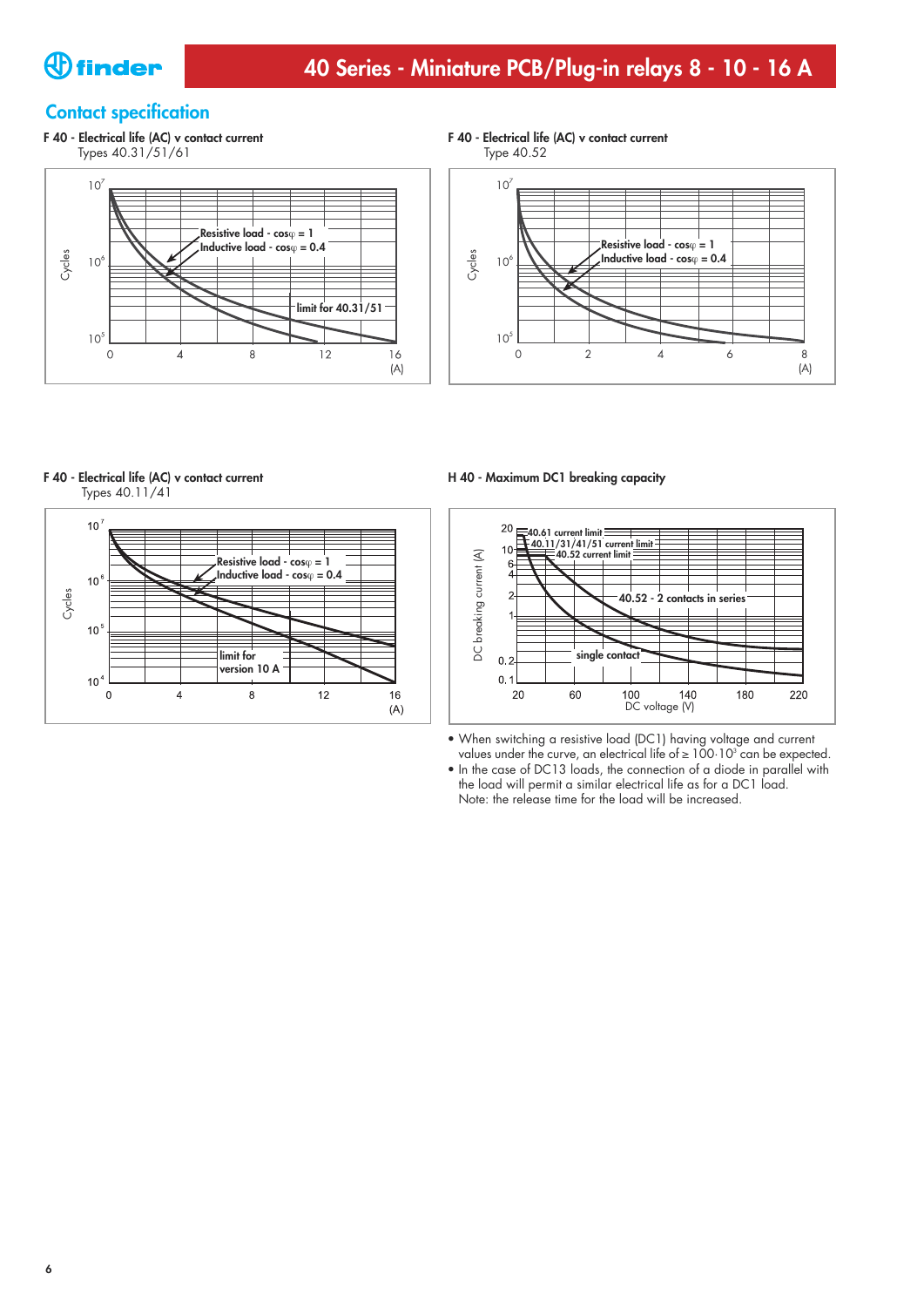# **Coil specifications**

## **DC coil data - 0.65 W standard** (types 40.31/51/52/61) **DC coil data - 0.5 W sensitive** (types 40.31/51/52/61)

| Nominal                 | Coil  |                             | Operating range             | Resistance | Rated coil   |
|-------------------------|-------|-----------------------------|-----------------------------|------------|--------------|
| voltage                 | code  |                             |                             |            | consumption  |
| $\mathsf{U}_\mathsf{N}$ |       | $\mathsf{U}_{\mathsf{min}}$ | $\mathsf{U}_{\mathsf{max}}$ | R          | I at $U_{N}$ |
| V                       |       | V                           | V                           | Ω          | mA           |
| 5                       | 9.005 | 3.65                        | 7.5                         | 38         | 130          |
| 6                       | 9.006 | 4.4                         | 9                           | 55         | 109          |
| 7                       | 9.007 | 5.1                         | 10.5                        | 75         | 94           |
| 9                       | 9.009 | 6.6                         | 13.5                        | 125        | 72           |
| 12                      | 9.012 | 8.8                         | 18                          | 220        | 55           |
| 14                      | 9.014 | 10.2                        | 21                          | 300        | 47           |
| 18                      | 9.018 | 13.1                        | 27                          | 500        | 36           |
| 21                      | 9.021 | 15.3                        | 31.5                        | 700        | 30           |
| 24                      | 9.024 | 17.5                        | 36                          | 900        | 27           |
| 28                      | 9.028 | 20.5                        | 42                          | 1,200      | 23           |
| 36                      | 9.036 | 26.3                        | 54                          | 2,000      | 18           |
| 48                      | 9.048 | 35                          | 72                          | 3,500      | 14           |
| 60                      | 9.060 | 43.8                        | 90                          | 5,500      | 11           |
| 90                      | 9.090 | 65.7                        | 135                         | 12,500     | 7.2          |
| 110                     | 9.110 | 80.3                        | 165                         | 18,000     | 6.2          |
| 125                     | 9.125 | 91.2                        | 188                         | 23,500     | 5.3          |

| <b>DC coil data - 0.5 W sensitive</b> (types $40.31/51/52/61$ ) |       |                 |                     |            |             |  |  |
|-----------------------------------------------------------------|-------|-----------------|---------------------|------------|-------------|--|--|
| Nominal                                                         | Coil  | Operating range |                     | Resistance | Rated coil  |  |  |
| voltage                                                         | code  |                 |                     |            | consumption |  |  |
| $U_N$                                                           |       | $U_{\min}$ *    | $U_{\text{max}}$ ** | R          | I at $U_N$  |  |  |
| V                                                               |       | V               | V                   | $\Omega$   | mA          |  |  |
| 5                                                               | 7.005 | 3.7             | 8.8                 | 50         | 100         |  |  |
| 6                                                               | 7.006 | 4.4             | 10.5                | 75         | 80          |  |  |
| 7                                                               | 7.007 | 5.1             | 12.2                | 100        | 70          |  |  |
| 9                                                               | 7.009 | 6.6             | 15.8                | 160        | 56          |  |  |
| 12                                                              | 7.012 | 8.8             | 21                  | 300        | 40          |  |  |
| 14                                                              | 7.014 | 10.2            | 24.5                | 400        | 35          |  |  |
| 18                                                              | 7.018 | 13.2            | 31.5                | 650        | 27.7        |  |  |
| 21                                                              | 7.021 | 15.4            | 36.9                | 900        | 23.4        |  |  |
| 24                                                              | 7.024 | 17.5            | 42                  | 1,200      | 20          |  |  |
| 28                                                              | 7.028 | 20.5            | 49                  | 1,600      | 17.5        |  |  |
| 36                                                              | 7.036 | 26.3            | 63                  | 2,600      | 13.8        |  |  |
| 48                                                              | 7.048 | 35              | 84                  | 4,800      | 10          |  |  |
| 60                                                              | 7.060 | 43.8            | 105                 | 7,200      | 8.4         |  |  |
| 90                                                              | 7.090 | 65.7            | 157                 | 16,200     | 5.6         |  |  |
| 110                                                             | 7.110 | 80.3            | 192                 | 23,500     | 4.7         |  |  |
| 125                                                             | 7.125 | 91.2            | 219                 | 32,000     | 3.9         |  |  |

\*U<sub>min</sub> = 0.8 U<sub>N</sub> for 40.61  $*$ \*U<sub>max</sub> = 1.5 U<sub>N</sub> for 40.61

#### **DC coil data - 0.5 W sensitive** (types 40.11/41)

| Nominal     | Coil  | Operating range        |                  | Resistance | Rated coil  |
|-------------|-------|------------------------|------------------|------------|-------------|
| voltage     | code  |                        |                  |            | consumption |
| $U_{\rm N}$ |       | $\mathsf{U}_{\sf min}$ | $U_{\text{max}}$ | R          | I at $U_N$  |
| ٧           |       | V                      | V                | Ω          | mA          |
| 6           | 7.006 | 10.5<br>4.4            |                  | 75         | 80          |
| 12          | 7.012 | 8.8<br>21              |                  | 300        | 40          |
| 24          | 7.024 | 17.5<br>42             |                  | 1,200      | 20          |
| 48          | 7.048 | 35<br>84               |                  | 4,600      | 10.4        |
| 60          | 7.060 | 43.8                   | 105              | 7,200      | 8.3         |

 $*U_{\text{max}} = 1.5 U_{\text{N}}$  for 40.11-2016

#### **AC coil data** (types 40.31/51/52/61)

| Nominal | Coil  |                  | Operating range  | Resistance | Rated coil          |
|---------|-------|------------------|------------------|------------|---------------------|
| voltage | code  |                  |                  |            | consumption         |
| $U_N$   |       | $U_{\text{min}}$ | $U_{\text{max}}$ | R          | $I$ at $U_N$ (50Hz) |
| ٧       |       | V                | V                | Ω          | mA                  |
| 6       | 8.006 | 4.8              | 6.6              | 21         | 168                 |
| 12      | 8.012 | 9.6              | 13.2             | 80         | 90                  |
| 24      | 8.024 | 19.2             | 26.4             | 320        | 45                  |
| 48      | 8.048 | 38.4             | 52.8             | 1,350      | 21                  |
| 60      | 8.060 | 48               | 66               | 2,100      | 16.8                |
| 110     | 8.110 | 88               | 121              | 6,900      | 9.4                 |
| 120     | 8.120 | 96               | 132              | 9,000      | 8.4                 |
| 230     | 8.230 | 184              | 253              | 28,000     | 5                   |
| 240     | 8.240 | 192              | 264              | 31,500     | 4.1                 |

**AC/DC coil data - bistable** (types 40.31/51/52/61)

| Nominal | Coil  | Operating range  |                  |        | Resistance Rated coil | DC: Release  |
|---------|-------|------------------|------------------|--------|-----------------------|--------------|
| voltage | code  |                  |                  |        | consumption           | resistance** |
| $U_N$   |       | $U_{\text{min}}$ | $U_{\text{max}}$ | R      | I at $U_{N}$          | $R_{DC}$     |
| ٧       |       | V                | V                | Ω      | mA                    | Ω            |
| 5       | 6.005 | 4                | 5.5              | 23     | 215                   | 37           |
| 6       | 6.006 | 4.8              | 6.6              | 33     | 165                   | 62           |
| 12      | 6.012 | 9.6              | 13.2             | 130    | 83                    | 220          |
| 24      | 6.024 | 19.2             | 26.4             | 520    | 40                    | 910          |
| 48      | 6.048 | 38.4             | 52.8             | 2,100  | 21                    | 3,600        |
| 110     | 6.110 | 88               | 121              | 11,000 | 10                    | 16,500       |

\*\*  $R_{DC}$  = Resistance in DC,  $R_{AC}$  = 1.3 x  $R_{DC}$  1W